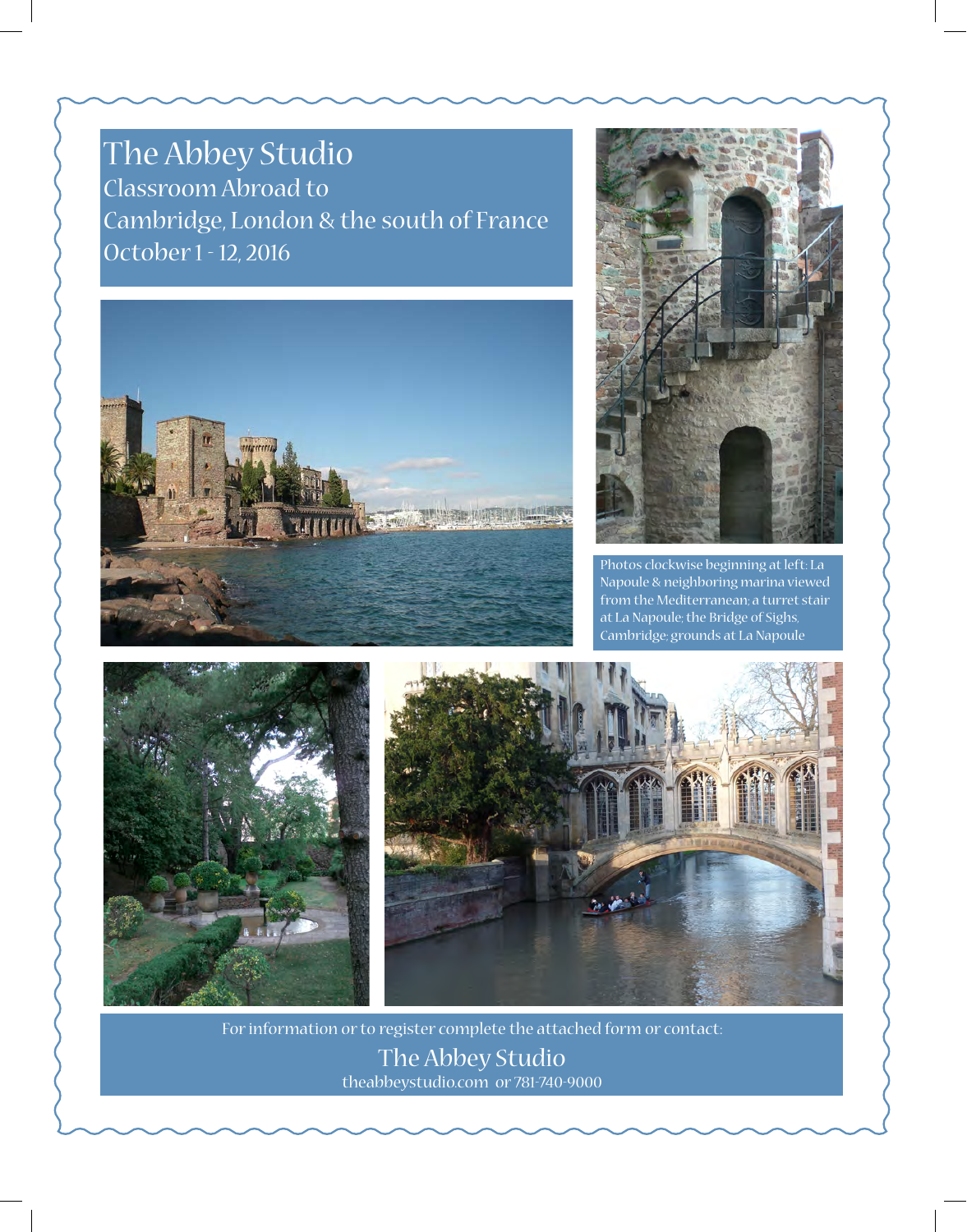

Hand Lettered Awards & Calligraphy

## **Classroom Abroad 2016 to London/Cambridge and La Napoule in Mandelieu, France** October 1-12, 2016

This year's Classroom Abroad promises to be an extraordinary adventure! We'll start the trip in the charming city of Cambridge, UK, viewing manuscript masterpieces, then we'll travel to the magnificent Château de La Napoule situated directly on the Mediterranean for a delightful blend of studio instruction and afternoon adventures in the south of France.

#### **Travel to Cambridge, UK via London – 4 nights in Cambridge**

We'll fly from Logan Airport in Boston to London and head 50 miles north to Cambridge. You'll be surrounded by breathtaking architecture, excellent restaurants, and charming vistas everywhere you turn. We'll view remarkable manuscripts to set the stage for our studio workshop in France. Highlights will include:

**Fitzwilliam Museum and Exhibit.** We'll view a marvelous new exhibit called "Colour: The Art and Science of Illuminated Manuscripts," co-curated by Stella Panayotova and Deirdre Jackson. (You may have met them previously if you've traveled with me before.) The exhibit focuses on the materials and methods used by medieval artists and I know you'll be captivated.

**The Parker Library at Corpus Christi College.** The Parker Library is world famous for its priceless collection of over 600 manuscripts, including many medieval and Middle English texts. Its most prestigious manuscript is the 6th-century St. Augustine Gospels, one of the oldest bound books in existence. We'll tour the library and view some of its unique treasures.

**The British Library, London.** During a day trip to London, we'll visit the Treasure Room at the British Library to view some of the most famous manuscripts in existence including the Lindisfarne Gospels and the Sherborne Missal. In addition to beautiful illuminated manuscripts, the library's collections include millions of books and manuscripts such as Handel's *Messiah*, the sole surviving manuscript of *Beowulf*, and thousands of other interesting documents as diverse as the *Magna Carta* and original scores by John Lennon and Paul McCartney.

**Explore Cambridge.** When we're not together touring, you'll be free to explore the very walkable city of Cambridge. There is plenty to do and it is a very easy city to navigate.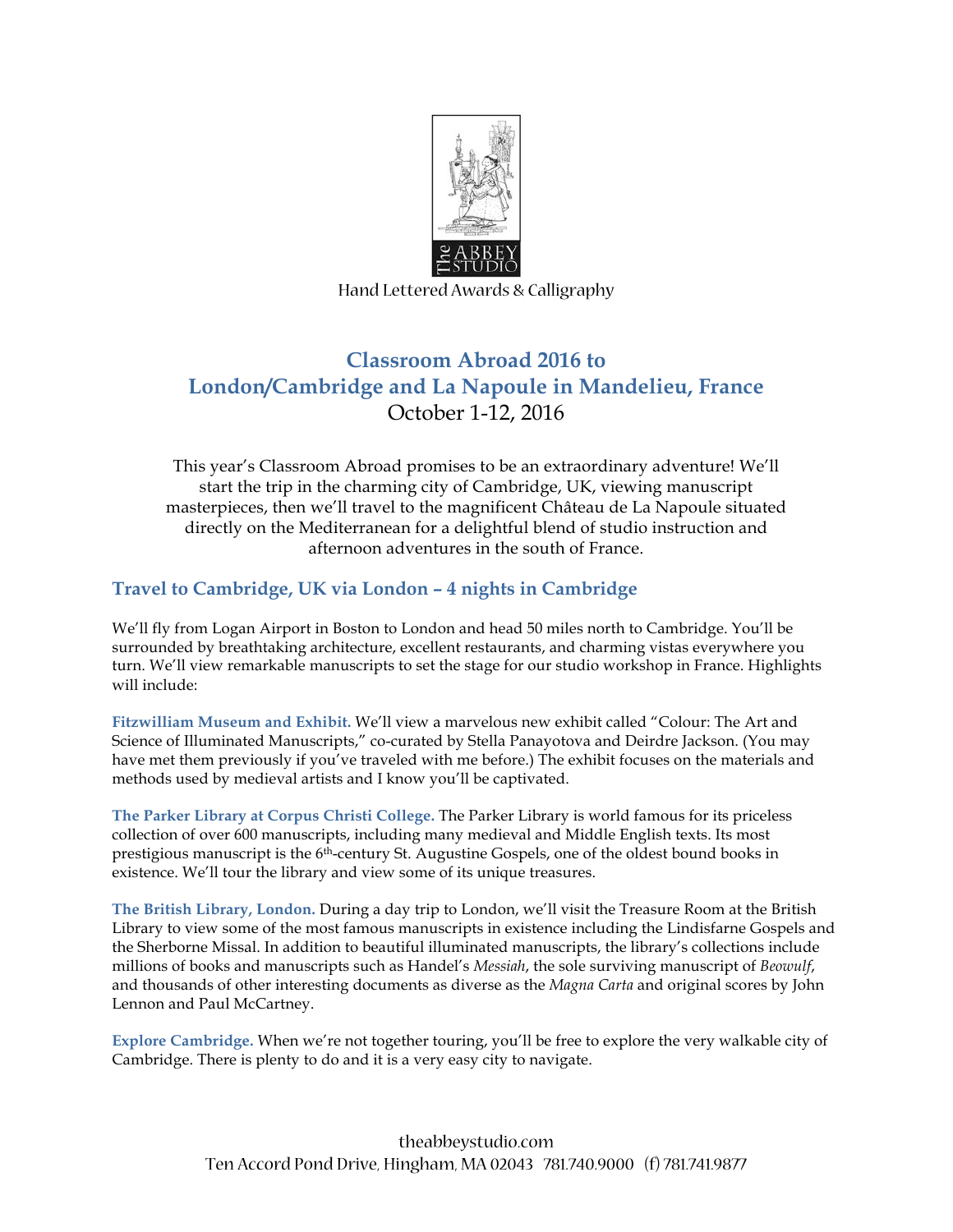### **Travel to Mandelieu-la-Napoule – 7 nights at Château de La Napoule, France**

For the second part of the trip, we'll fly from London to Nice and then take a short regional train ride to Mandelieu-la-Napoule. La Napoule is located along one of the most beautiful and famous coasts in existence: Côte d'Azur. It is situated between Cannes and San Tropez on the French Riviera.

**Château de La Napoule.** We'll stay at a restored French castle, originally built in the 14th century, featuring beautiful architecture and magnificent gardens. View photos and aerial footage here: http://bit.ly/La-Napoule. The château's staff speaks English so you won't have any trouble communicating.

**Classroom Abroad – Calligraphy and Manuscript Gilding.** We'll spend five mornings in the studio where I'll customize instruction to your level of experience, from beginner to advanced. We'll also explore the delights of illuminating with gold leaf. If you're just starting out, or if you're rusty or have a little experience, I'll tutor you through the fundamentals as well as selected calligraphic hands to develop your skill. Intermediate and advanced students also will receive tailored instruction; if you like, you can bring along a project you've been meaning to work on and I'll offer guidance through the week.

**Afternoon Adventures.** After our lunch break you can choose how to spend the afternoon: The studio will remain open for independent work time, or you can explore the surrounding area. I'll choose touring activities and you can join that group, or go off on your own. A charming train station sits across the street from the château and travels along the coast, providing easy access to Nice, Antibes, Cannes, Monaco, and many other lovely places, all within a 5- to 40-minute train ride from the château.

Registration is limited, so please act quickly if you wish to reserve a spot. See the registration form for more information. Here are a few more notes:

- Pricing includes round-trip air travel (Boston-London-Nice-Boston), ground transfers, all accommodations, the train trip to London, two meals daily for five of our seven days at La Napoule, and a five-day workshop at La Napoule.
- Bring a friend! Travelers are welcome even if they are not calligraphers or book artists.
- If you don't live within driving distance of Logan Airport, my agent can work with you on travel arrangements to and from Boston.
- By the way, French language skills are a bonus but not necessary.

Please feel free to contact me with any questions. I look forward to traveling with you!

Best regards,

Maryanne Grebenstein Lead Designer info@theabbeystudio.com

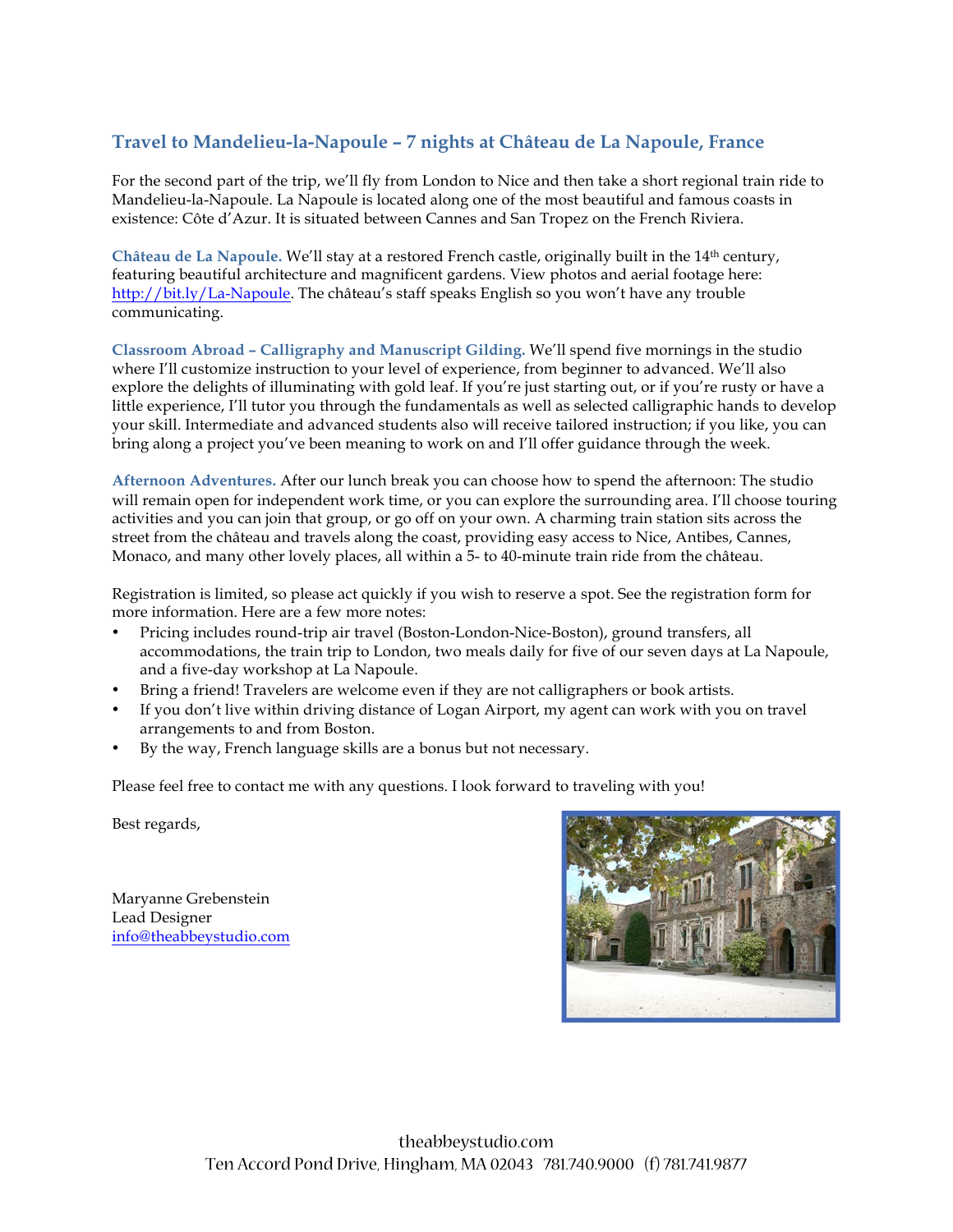#### **Comments from past travel participants:**



I am so happy to hear from all of you. Maryanne, it was an incredible week…so much to learn and so much to do now that I am home…I enjoyed every minute of the classes and the beautiful chateau. I think we had a great group of people, and maybe we can all keep in touch and see what we are all doing with our new knowledge. Thanks for being such a great teacher, Maryanne. *Elisabeth R, Portsmouth, NH, 2013 participant*

I've enjoyed reading all of the "Apres France" updates. And second everyone's feelings about enjoying meeting all of you in our diverse little group and that Maryanne's teaching was as inspirational as it was beautiful. *Christine M, Waltham, MA, 2013 participant*

It makes me smile just thinking about the trip and it's hard to believe it was a year ago! One of the most memorable and best times I've ever had…I am definitely intending on applying next year…I'm using the techniques you taught in gilding all the time and the waiting for the gesso to dry completely is the hardest part.

*Janet K, Itasca, IL, 2012 participant*





Hi, Maryanne and thank you for the France blog. I so enjoyed revisiting some of the sights. I had a little memory trip back to the castle and the walks around St. Germain. It was such a glorious time. So glad you have the gumption and talent to put it all together. Merci beaucoup! *Karen C, Coos Bay, OR, 2012 participant*

Oh, how I miss being in France. It was truly a wonderful trip! I loved meeting Louise, Isaac and Chris. Maryanne, thank you for your patience. I love your teaching style and admire your ability to meet each of our needs. Let's all keep in touch. *Linda P, Portsmouth, NH, 2013 participant*

It was indeed a delight to be with you all. Thank you, Maryanne for being such a gracious and patient leader and teacher. *Margaret Y, Arlington, MA, 2013 participant*

Maryanne, thank you for your teaching, always patient, and always touched by your own passion and great skill. Your own samples were breathtaking.

*Susan E, Portsmouth, NH, 2013 participant*

Dear Maryanne, This is just a quick note to tell you that the trip I took with you just keeps on giving. I have so many vivid memories of the places you took us, and I just wanted you to know how much I enjoyed it, even all these years later.



*Kitty M, Playa Vista, CA, 2011 Manuscript Trip*

theabbeystudio.com Ten Accord Pond Drive, Hingham, MA 02043 781.740.9000 (f) 781.741.9877